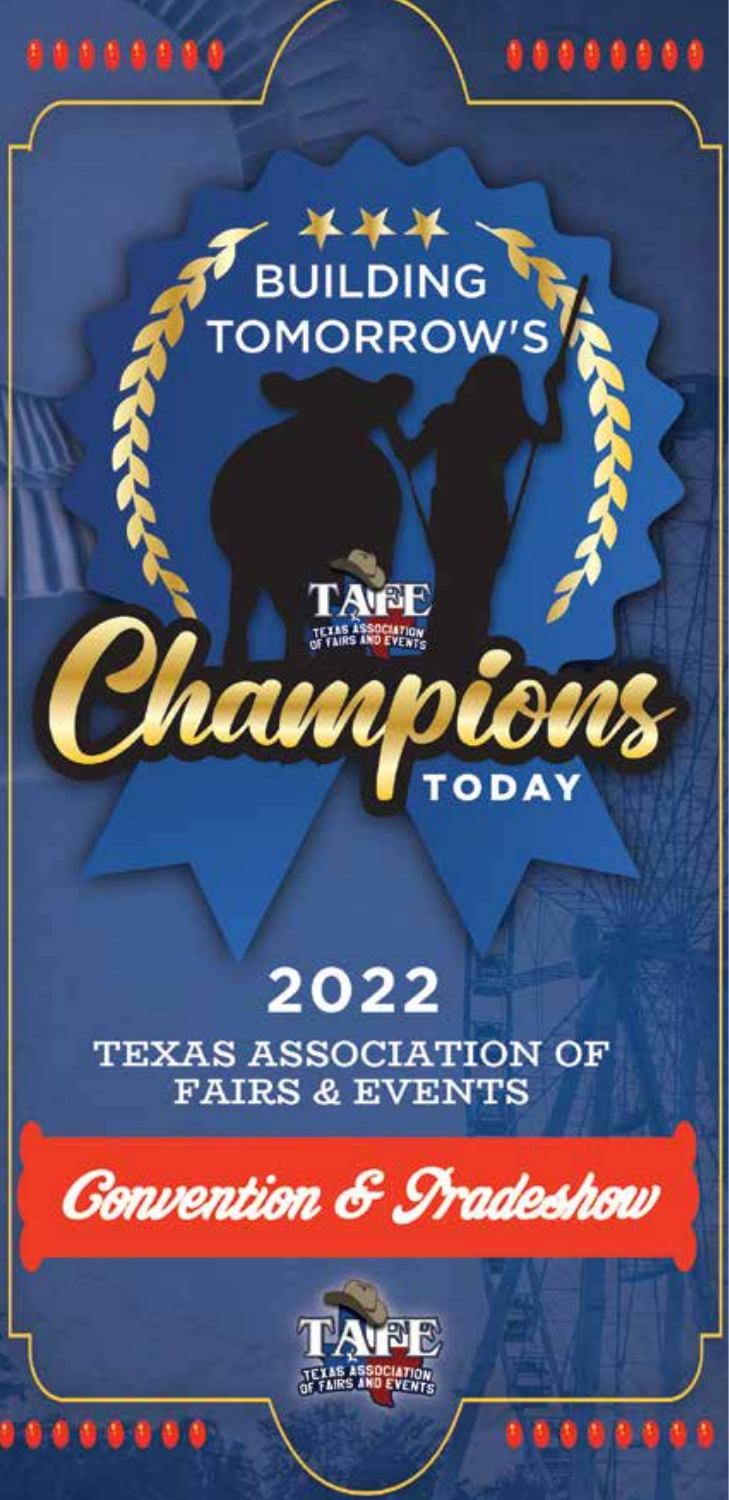#### **Howdy!**

Thank you for joining your TAFE friends in Galveston! It's only fitting that the TAFE Annual Convention happens just after the turn of the New Year. This truly allows us to turn to a new (and blank) page in our book of life with TAFE in mind. As the poet Rainer Rilke once wrote "And let us welcome the new year, full of things that never were". The excitement builds whenever we enter a phase of life where something is unknown or unexpected. Reflect on riding the roller coaster at the fair for the first time or entering the show ring as an exhibitor once again. It's still fun to imagine that feeling! Let's approach 2022 and our upcoming events in this manner, including this convention. The TAFE Board of Directors and the management team have developed a weekend that will be memorable. Just being together again will be a joy, but the chance to grow professionally and as an industry will be icing on the cake. Soak it all in from the sessions, speakers, camaraderie, and music, you deserve it!

Building Tomorrow's Champions Today is our theme for this year's convention. It's my hope that no matter the decisions that are made at our fairs and events we keep the next generation at the forefront. Each time a young person walks into a barn, finds their concert seat, or climbs on a ride, we are planting seeds for future success. Let's do everything we can to have them develop an appreciation for our events, our country, and agriculture. It will be worth the effort!

It will be great to see all of you over the next few days of the 2022 TAF&E Convention. I am humbled to have served as your President. Remember when you open your gates this year, we are Building Tomorrow's Champions Today!

Respectfully,

**Jeff Thayne TAF&E President**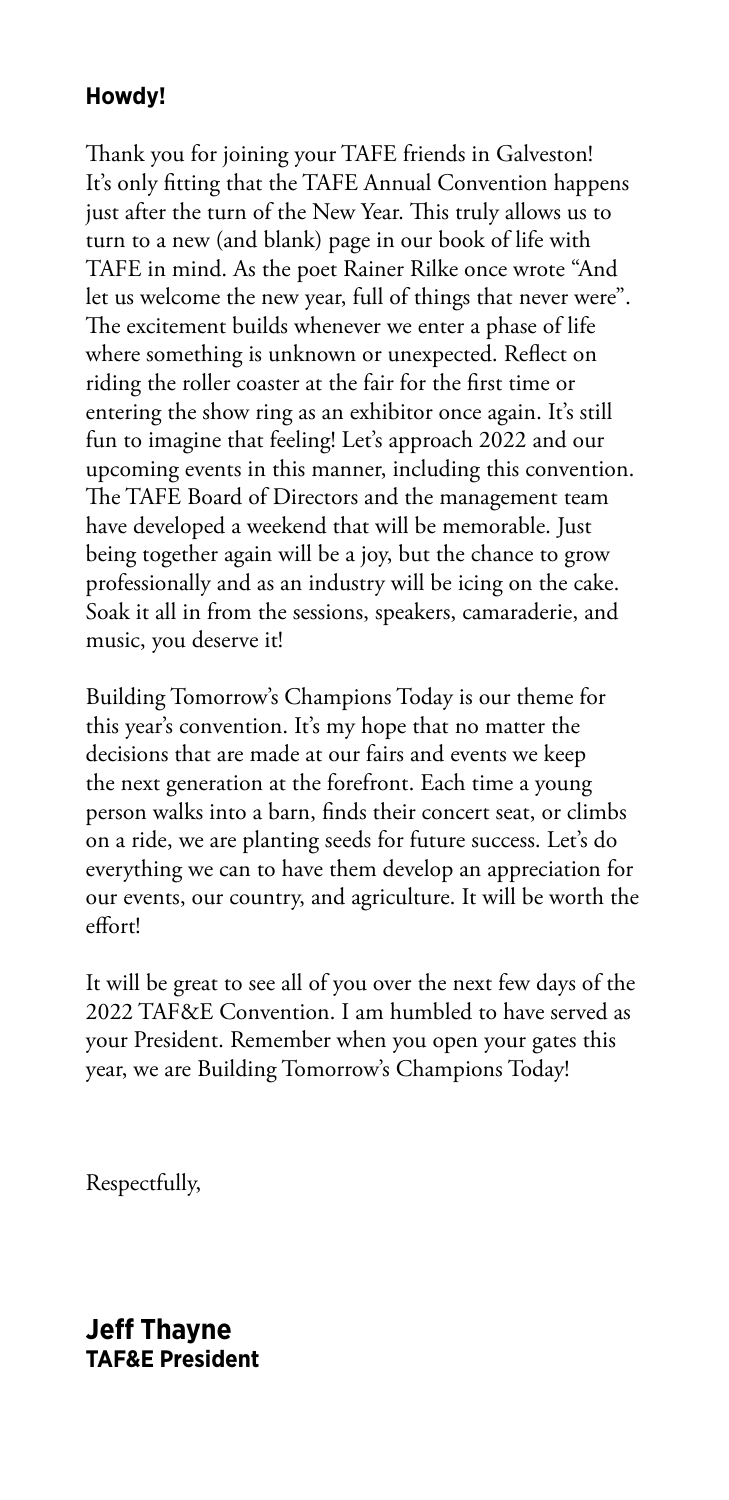

table of contents

| The President's Welcome         | Inside Cover |
|---------------------------------|--------------|
| <b>Directors</b>                | 4-5          |
| <b>Convention Program</b>       | 6-16         |
| <b>Convention Center Layout</b> | 17           |
| <b>Trade Show Map</b>           | 19           |
| <b>Trade Show Exhibitors</b>    | $20 - 21$    |
| <b>Sponsors</b>                 | $22 - 23$    |

# **LIKE US ON FACEBOOK!** f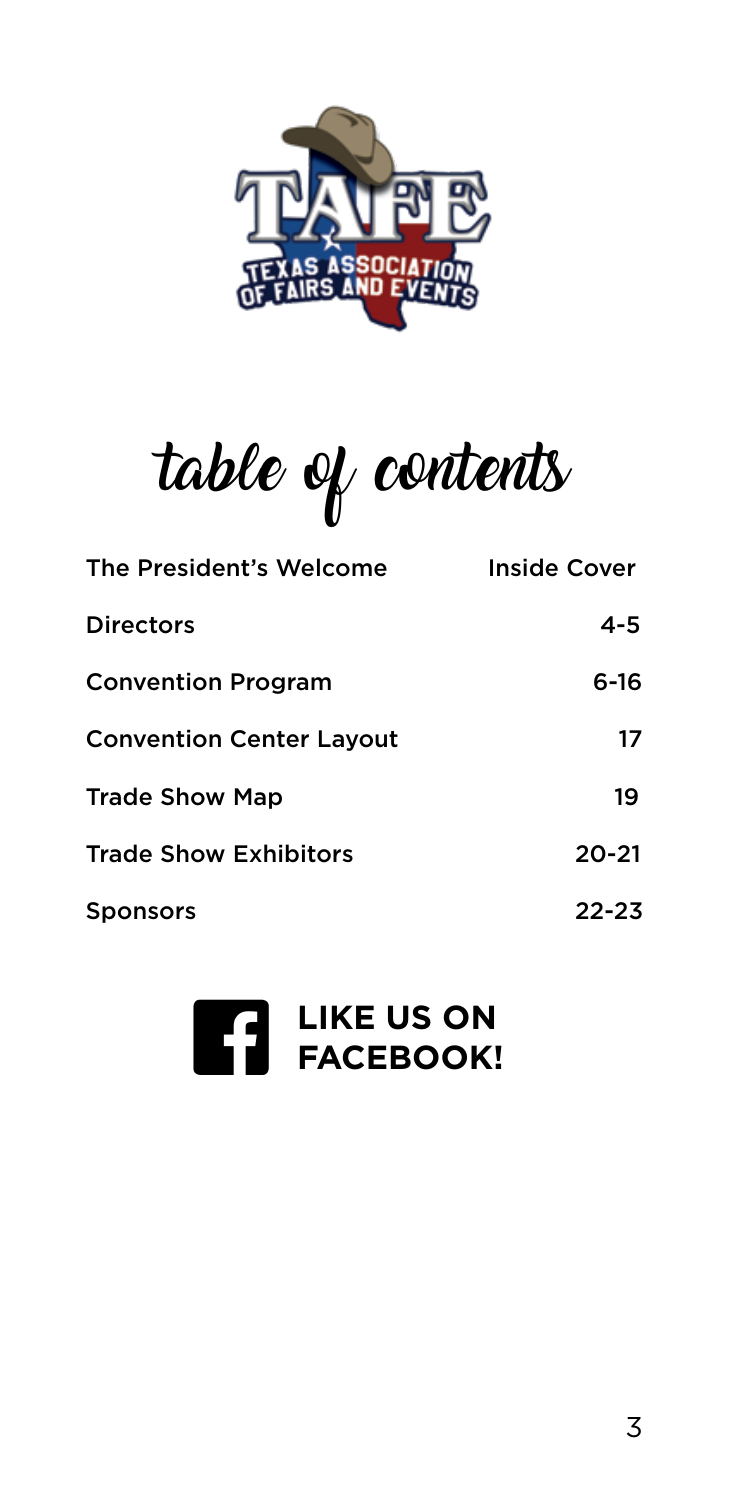### TAF&E BOARD OF DIRECTORS

#### **President**

Jeff Thayne LV Ags LaVernia, TX

#### **1st Vice President**

Dr. Chris Boleman Houston Livestock Show & Rodeo Houston, TX

#### **2nd Vice President / Treasurer**

Mike Hernandez City of McAllen McAllen, TX

#### **Secretary / Asst. Treasurer**

Rochelle Johnson West Texas Fair & Rodeo Abilene, TX

#### **Immediate Past President**

Douglas Borchardt Washington County Fair Brenham, TX

#### **Directors**

Tammy Dooley City of Granbury CVB Granbury, TX

#### **Sherry Free**

Pasadena Livestock Show & Rodeo Pasadena, TX

#### **Charva Ingram**

Heart O' Texas Fair & Rodeo Waco, TX

#### **Zach Johnson**

Swifty Swine Productions Van, TX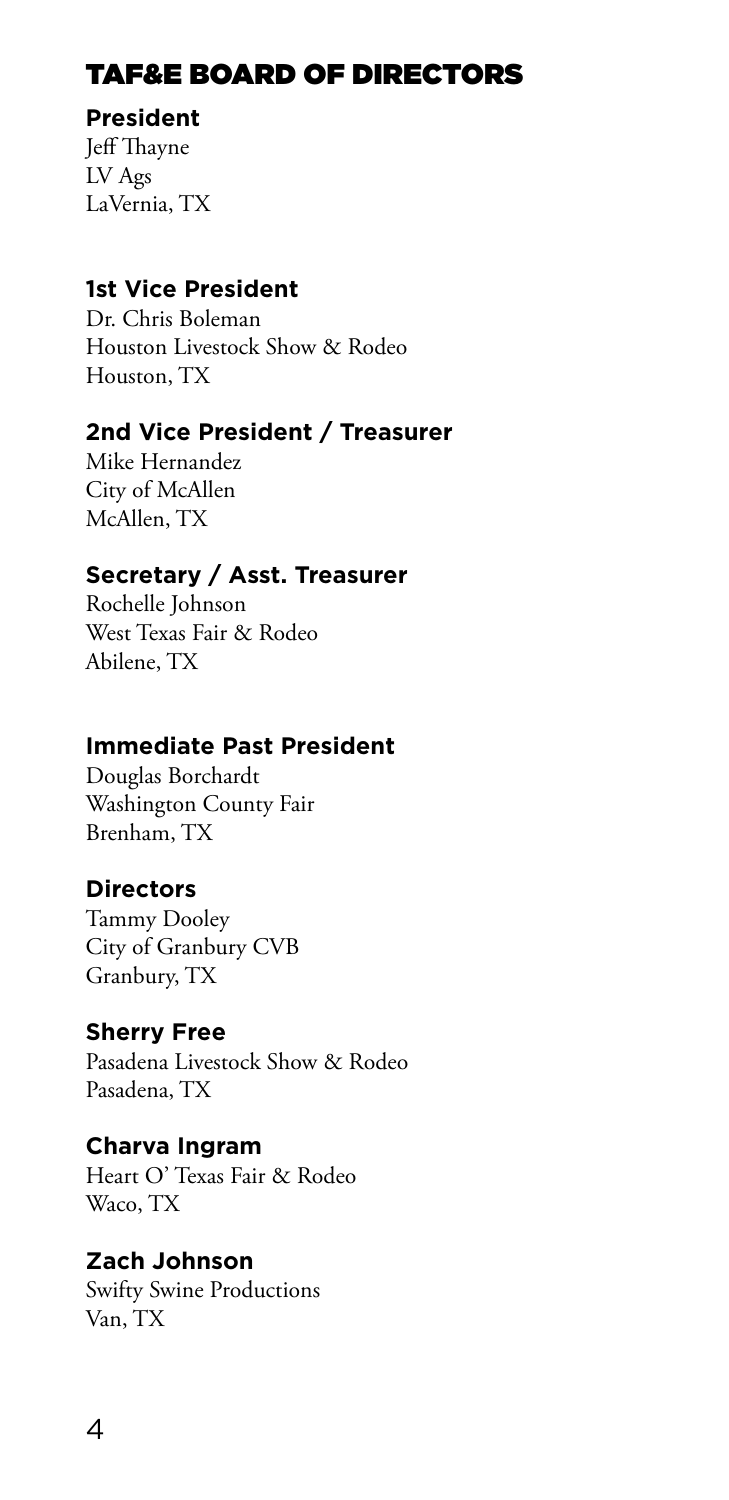#### **Melanie Linnear**

State Fair of Texas Dallas, TX

#### **Angela Ragland**

Amarillo Tri-State Fair & Rodeo Amarillo, TX

#### **Mary Talley**

Talley Amusements Ft. Worth, TX

#### **Roger Westmoreland**

Westmoreland Concessions Hughes Springs, TX

#### **Bob Williams**

Permian Basin Fair & Exposition Odessa, TX

#### **Neil Yelderman**

Ft. Bend County Fair Guy, TX

# TAF&E OFFICE

1730 N. Richmond Rd. Wharton, TX 77488 979-532-9141 Chris Shivers cell: 830-990-1332 Texasfairsandevents@gmail.com

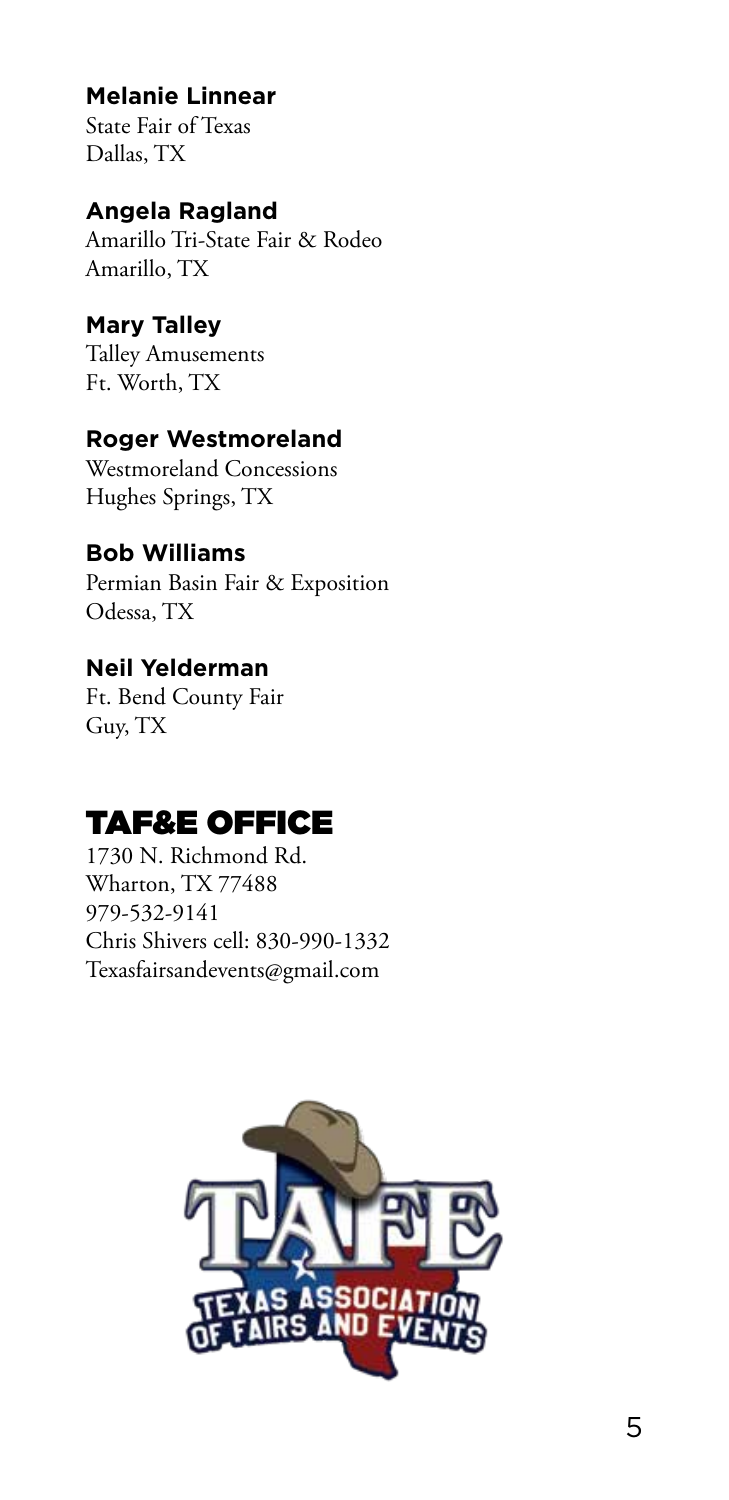#### **THURSDAY, JANUARY 6**

| 10:00 a.m.              | <b>TAF&amp;E Board Meeting</b><br>Spinnaker                                    |
|-------------------------|--------------------------------------------------------------------------------|
| 1:00 p.m. $-$ 5:00 p.m. | Trade Show Exhibitor Move<br>In/Setup<br>Exhibit Hall                          |
| 1:00 p.m. $-$ 5:00 p.m. | <b>Early Conference Registration</b><br><b>Convention Center Lobby</b>         |
| 1:00 p.m.               | <b>Texas Event Management</b><br><b>Institute (TEMI) Session</b><br>Yacht Room |

**Food, Beverage and Other Vendor Programs.**

Speaker: Melanie Linnear, State Fair of Texas

A well-run food and beverage program can add to both the event experience for attendees and the bottom-line for event. This session will cover the components and considerations of a successful on-site food and beverage program, as well as important considerations for all types of vendor-dependent programs and relationships.

| <b>TEMI Break</b>                    |
|--------------------------------------|
| <b>TEMI</b> Session #2<br>Yacht Room |
|                                      |

**Event Security/Emergency Management.**  Speaker: Rusty Fitzgerald, State Fair of Texas

The tragedy of realities like the Boston Marathon bombings, together with more common concerns like stage collapse or vehicular incidents, airshow crashes, crowd panic or control situations, shootings, and drug-related deaths at events and in cities of all sizes, serve as stark reminders of the need to plan and prepare for all the many incidents/ possibilities that can / may affect our events on a moment's notice. This important session will address what keeps us up at night and the steps that we can realistically take to address those concerns through planning and preparation, as well as onsite during an event.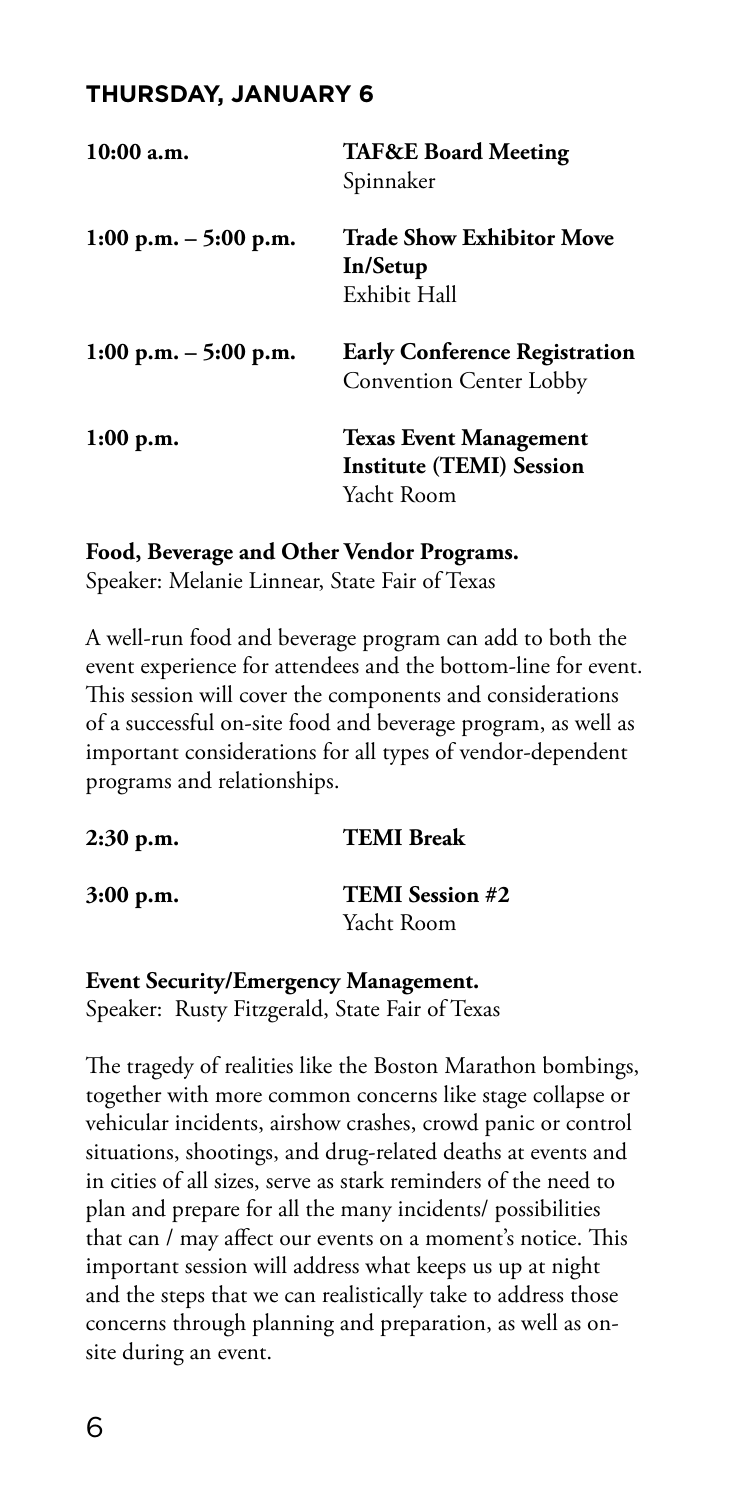| 5:00p.m. | Past Presidents'       |
|----------|------------------------|
|          | <b>Council Meeting</b> |
|          | Spinnaker              |

**6:30 p.m. Presidents' Reception (Invitation only)**  Convention Center Grand Ballroom Foyer (2nd Floor)

#### **Presidents' Reception Sponsor Crabtree Amusements**

#### **FRIDAY, JANUARY 7**

| 8 a.m.-12 p.m. | <b>Trade Show Exhibitor Set-up</b> |
|----------------|------------------------------------|
|                | Exhibit Hall                       |
|                |                                    |

**8 a.m. - 6 p.m. Registration** 

Convention Center Lobby

**The Honored Sponsor Wagner's Carnival**

#### **Convention Tote Bag & Gift Sponsor Houston Livestock Show & Rodeo**

**Convention Name Badge/Lanyard Sponsor Fusion Talent Group**

> **Ticket Sponsor Saffire**

#### **Hotel Key Card Sponsor Ray Cammack Shows**

**8:00 – 11:45 a.m. Texas Event Management Institute Professional Development Seminars** Convention Center Yacht Room **8:30 a.m. TEMI Session #3** 

Yacht Room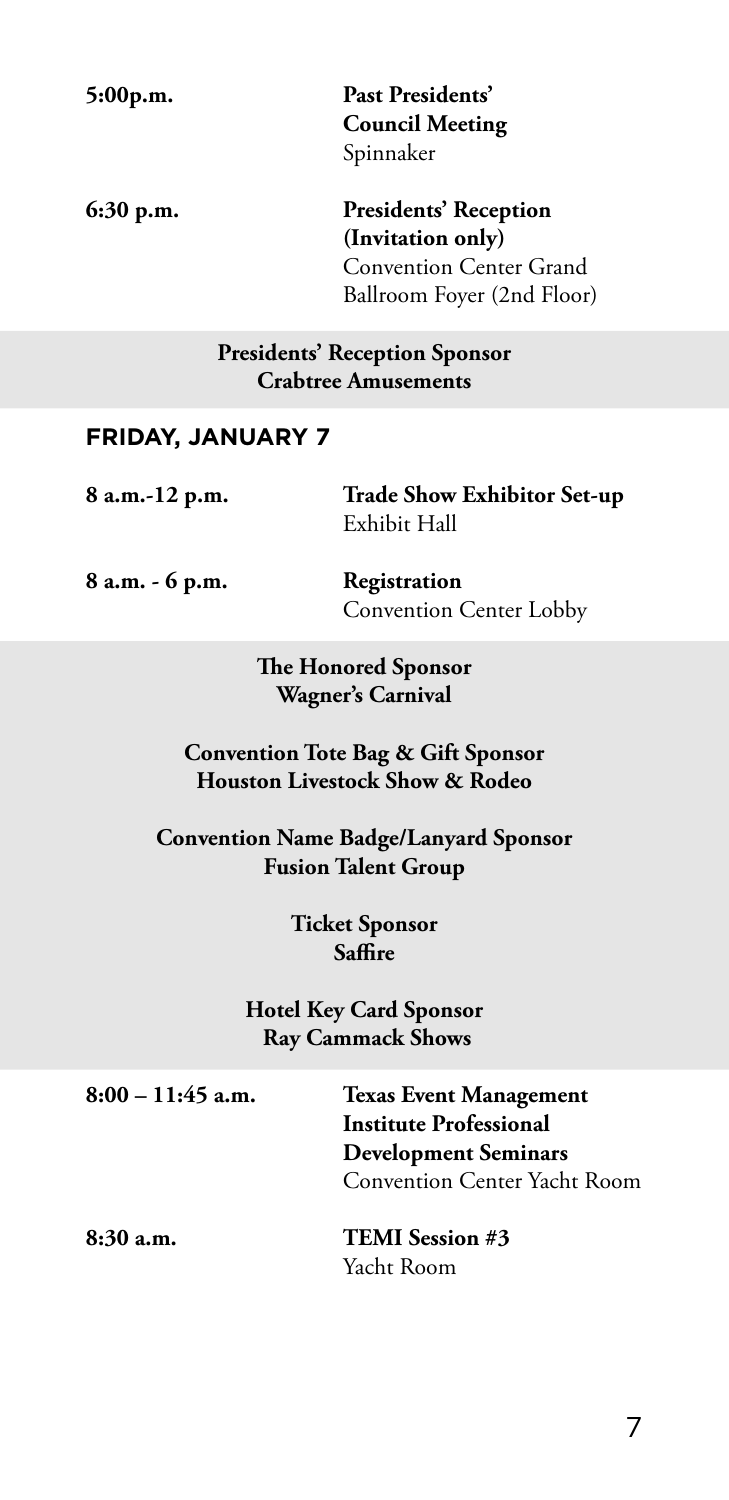#### **Sponsorship Proposals & Follow-Up Reports.**

Speaker: Carina Jimenez, CFEE, City of McAllen Parks and Recreation "It's all in the presentation…" or so goes the old (and true) adage. This session will focus on the writing of sponsorship proposals and follow-up reports; two points-of-criticalimpact with sponsors.

#### **10:00 a.m. TEMI Break**

| 10:15 a.m. |  |
|------------|--|
|------------|--|

#### **12.000 TEMI Session #4** Yacht Room

Program Development: Designing & Creating the Event Experience. Speaker: Jessica Bybee-Dziedzic, Saffire Like a work of art in progress, this session will explore how industry leading professionals research and stay current with a selected city / event market and go from concept to reality, developing and visualizing event concepts and event programming / operational plans, taking into account original goals and visions, target audiences, venues, and event site flow, hours of operation, and much more, providing a base from which to begin projecting realistic budget and resource needs, and a road map for making changes along the way.

| $11:45$ a.m. | <b>TEMI</b> Lunch                                               |
|--------------|-----------------------------------------------------------------|
| $11:30$ a.m. | Director for the Day<br><b>Orientation Meeting</b><br>Spinnaker |
| 1:00 p.m.    | <b>Silent Auction Opens</b><br><b>Break Out Session Lobby</b>   |
| 12:44 p.m.   | \$100 On-Time Door Prize<br>Grand Ballroom                      |

#### **On-Time Door Prize Sponsor: Heart of America Shows**

| $12:45 - 2:00$ p.m. | <b>Opening General Session</b> |
|---------------------|--------------------------------|
|                     | Grand Ballroom                 |

Sid Miller - Texas Agriculture Commissioner Chet Garner, The Daytripper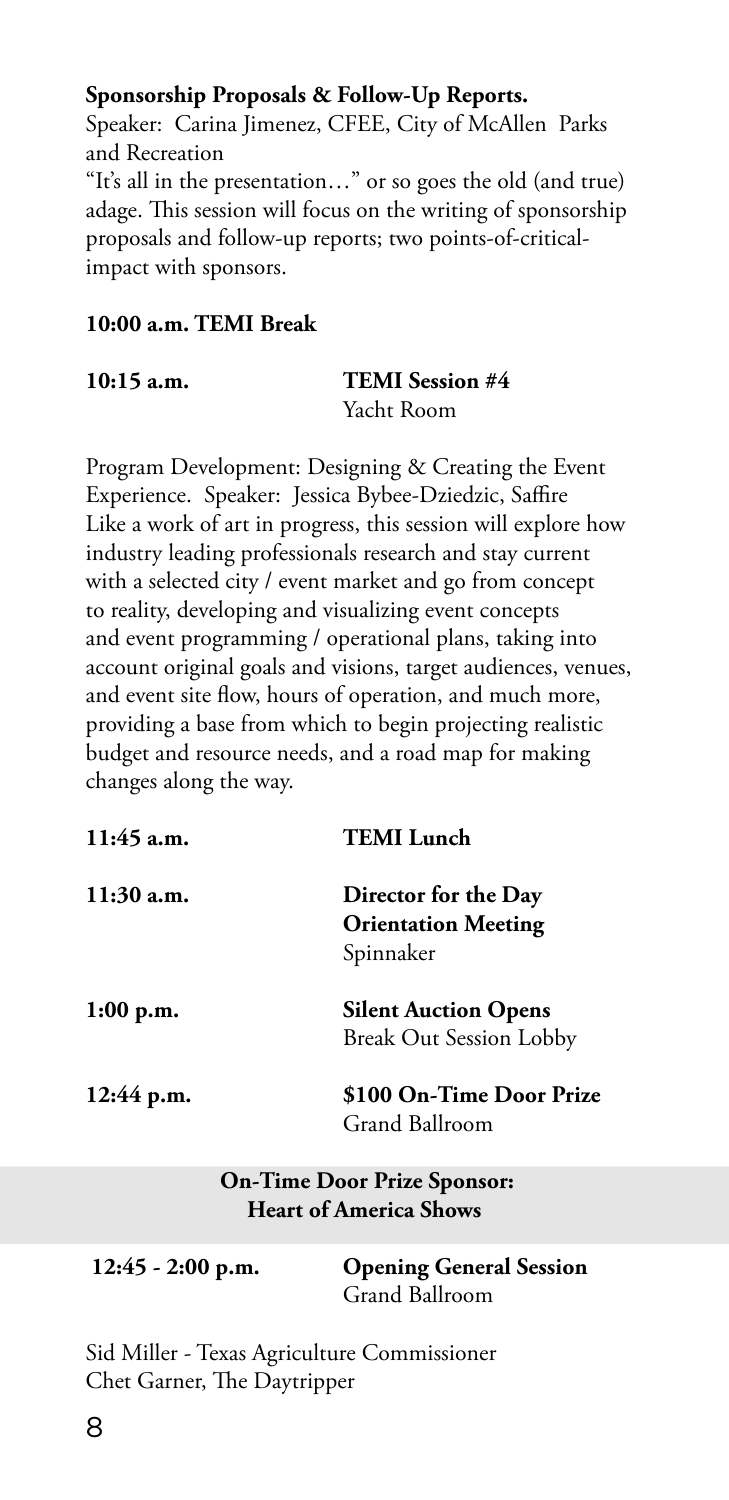#### **Opening Session Presenting Sponsor: San Antonio Livestock Show & Rodeo and Visit Granbury**

*Choose your favorite educational sessions throughout the convention —Each session is being presented only once.* 

#### **2:15 p.m. – 3:30 p.m Concurrent Sessions 1. Update from State Comptrollers Office**

Galleon I

Over the past two years several changes and pieces of legislation have been introduced that affect the fair and festival industry in the State of Texas. Come to hear more about these changes and the opportunities that they present to your event.

Speaker: Joshua Nash, Program Specialist/Training Coordinator, Texas Comptroller of Public Accounts

#### **2. Crisis Communication – Promoting Through the Pandemic**

Yacht

As the industry and our events return to normalcy continued communication needs to take place with audiences to rebuild awareness and provide a level of confidence. To achieve this communication there are a number of messages and platforms that can be used. Come hear from experts in this field on what they have done for their events to be more successful.

Speakers: Bill Robertson & Barbara Magana Robertson, Magana Media

#### **3. Board Leadership**

Schooner

Congratulations, you're on the fair board! Do you know your role? Do you know the responsibilities that come with this honor? All fair board leadership should attend this session to learn, How to be a leader! Speaker: Gary Lott, Trinity Valley Exposition

#### **4. Sell More Tickets Earlier: Online Ad Strategies That Actually Work**

Galleon II

The success of an event is measured by the attendance. Come hear from industry experts on different strategies to sell additional tickets resulting in larger attendance. Speakers: Mark O'Shea & Steve Richo, Noise New Media

9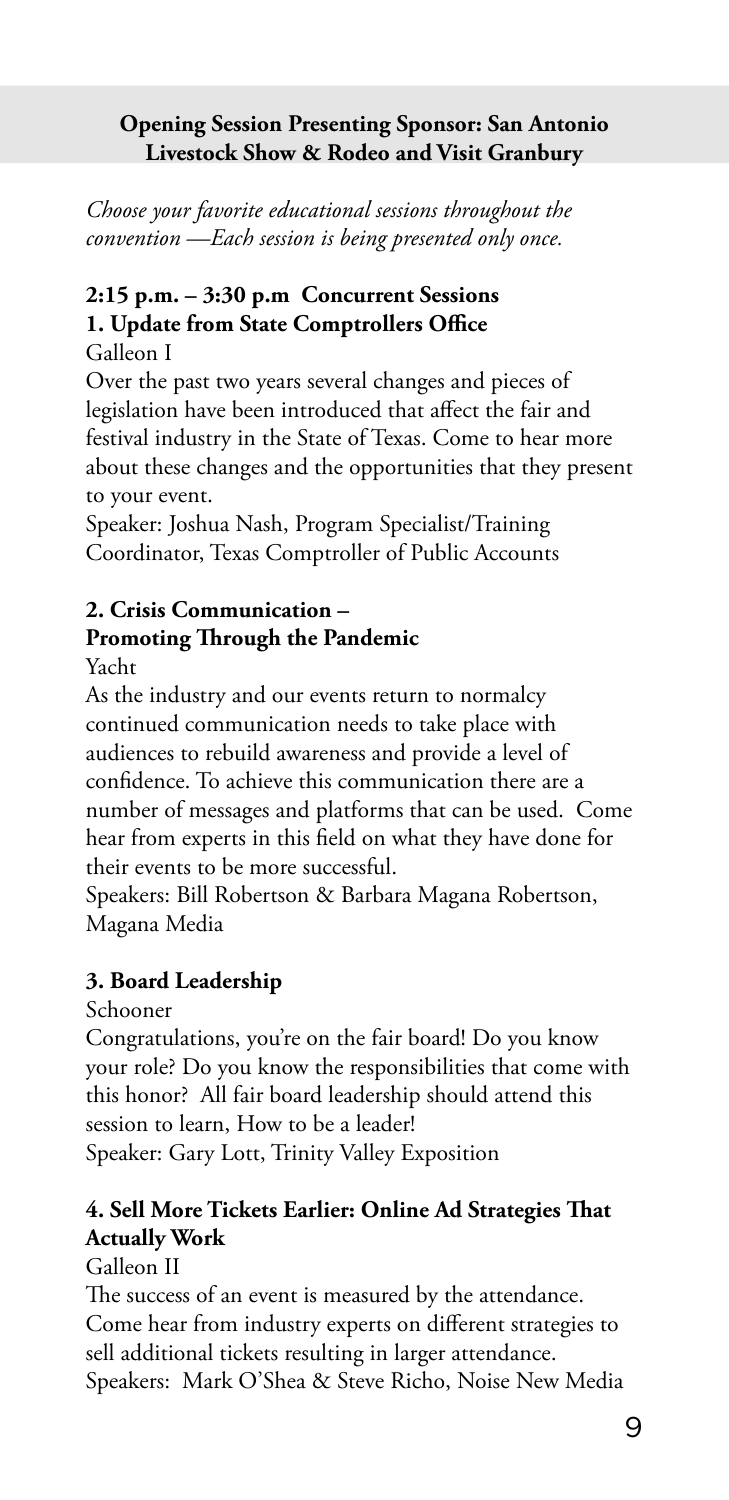| $3:30 - 6:30$      | <b>Talley Amusements Lounge</b><br>Open<br>(outside of the Trade Show)      |
|--------------------|-----------------------------------------------------------------------------|
| $4:00 - 6:00$ p.m. | <b>Trade Show Opening</b><br><b>Convention Center Exhibit Hall</b>          |
| $5:45 - 6:15$ p.m. | <b>Young Professional</b><br><b>Initiative (YPI) Reception</b><br>Spinnaker |

(Open to attendees under 40 years of age)

#### **Sponsored by State Fair of Texas**

| $6:15 - 6:45$ p.m. | <b>First Time Attendee Reception</b> |
|--------------------|--------------------------------------|
|                    | (Invitation Only)                    |
|                    | Galleon III                          |

**First-Time Attendee Reception Sponsor: Westmoreland Concessions**

#### **First-Time Attendee Door Prize Sponsor: Louis & Joan Katz**

**6:45 – 7:15 p.m. Welcome Reception Cocktail Party**  Grand Ballroom Pre-Function Area

> **Welcome Reception Sponsor: Houston Livestock Show & Rodeo**

**7:15 – 8:00 p.m. Dinner**

Grand Ballroom

**Friday Dinner Sponsor: Rio Grande Valley Livestock Show & Rodeo**

**8:00 – 8:30 p.m. Live Auction**

**Live Auction Sponsor: North Texas Fair & Rodeo**

**8:30 p.m. - 10:30 p.m. Entertainment Talent Showcases**  Grand Ballroom

 **Talent Showcase Sponsor: Fort Bend County Fair**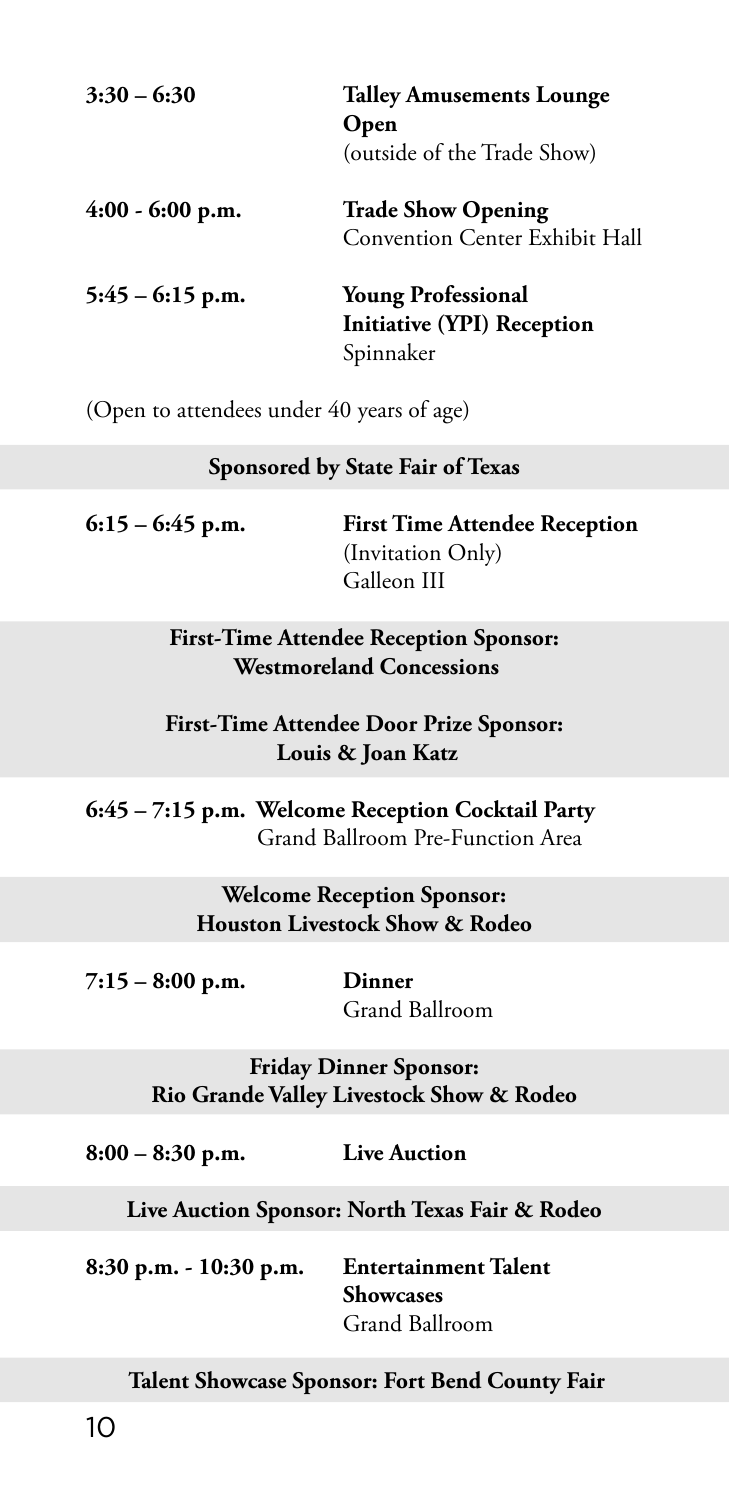**10:30 p.m. \$100 Door-Prize Drawing** Grand Ballroom

#### **Door Prize Sponsor: Fayette County Fair**

**Decoration Sponsors: dfest® City of McAllen**

#### **SATURDAY, JANUARY 8**

**Prizes**

**7:00 a.m. – 8:00 a.m. Breakfast Buffet & Door** 

Grand Ballroom

**Breakfast Sponsor: State Fair of Texas & Titus County Fair**

**8:00 a.m. – 2:00 p.m. Foundation Night Ticket Exchange for those seated at sponsored tables** Convention Center Lobby

*Present the dinner ticket from your registration packet with a sponsor sticker to receive your seating assignment* 

**8:00 a.m.- 4:30 p.m. Registration**  Convention Center Lobby

**7:59 a.m. \$100 On-Time Door Prize** Grand Ballroom

> **Door Prize Sponsor: Walker County Fair**

**8:00 a.m. - 9:30 a.m. General Session**

Grand Ballroom

**Best Trade Show Booth Awards 2022 TAF&E Ray Cammack Shows Awards of Excellence for Marketing and Communications**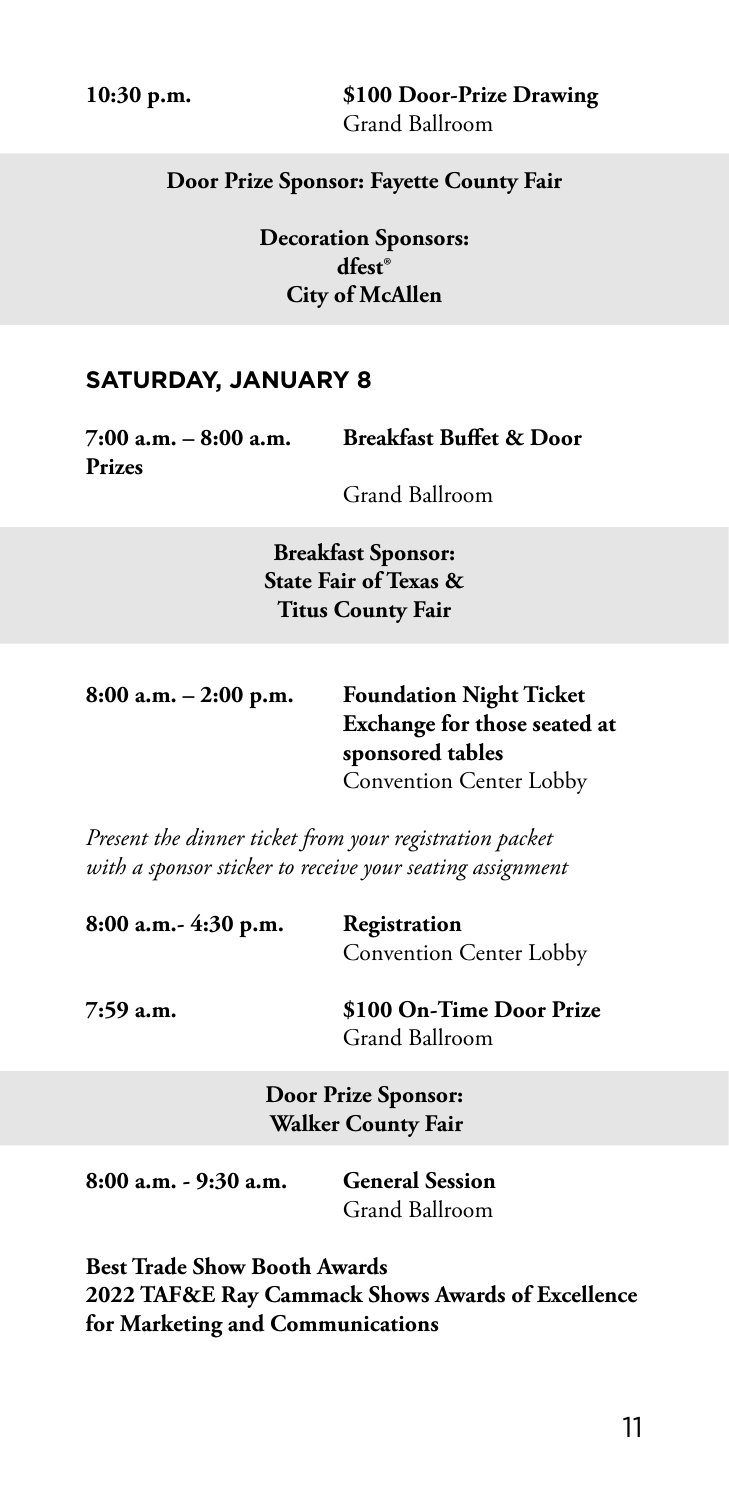#### **Marketing and Communications Award Sponsor: Ray Cammack Shows**  *A special thanks to Magana Media for facilitating this contest.*

*Choose your favorite educational sessions throughout the convention. Each of these sessions will be presented once.*

#### **10:00 a.m. – 11:15 a.m. Concurrent Sessions**

#### **1. Livestock & Equine Requirements**

Schooner

Animal care and health requirements are a big responsibility of any fair or event. ALL animals that enter the grounds must meet some requirement. To make sure that you are prepared, the Texas Animal Health Commission will give an update on requirements for the upcoming year. Speaker: Dusty Boullion, Texas Animal Health Commission

#### **2. Social Media – Create a Game Plan**

Yacht

This session will help your fair or event learn the basics of what to post and not to post. From rodeo to livestock, from food to entertainment-learn the best practices to avoid but most important get a guideline in place to help you navigate to a successful social media plan. The Magana Media duo, Bill Robertson and Barbara Magana Robertson will present and share tips from the "click" of the camera to the posting on the platform.

Speakers: Bill Robertson & Barbara Magana Robertson, Magana Media

#### **3. Current Event Trends – Using Technology in a Post-Covid World**

Galleon II

Do you ever find yourself saying something happened "last year" only to realize what you're talking about was in 2019? What in the world happened to the last 18 months of our lives? Do you still have some restrictions on large-scale events where you live & need ideas for how to get a safe & approved event off the ground? If you feel like you've been living in your own bubble since 2019 and are missing the boat on what's been happening in the world, this is the session for you!

Speaker: Cassie Dispenza, Saffire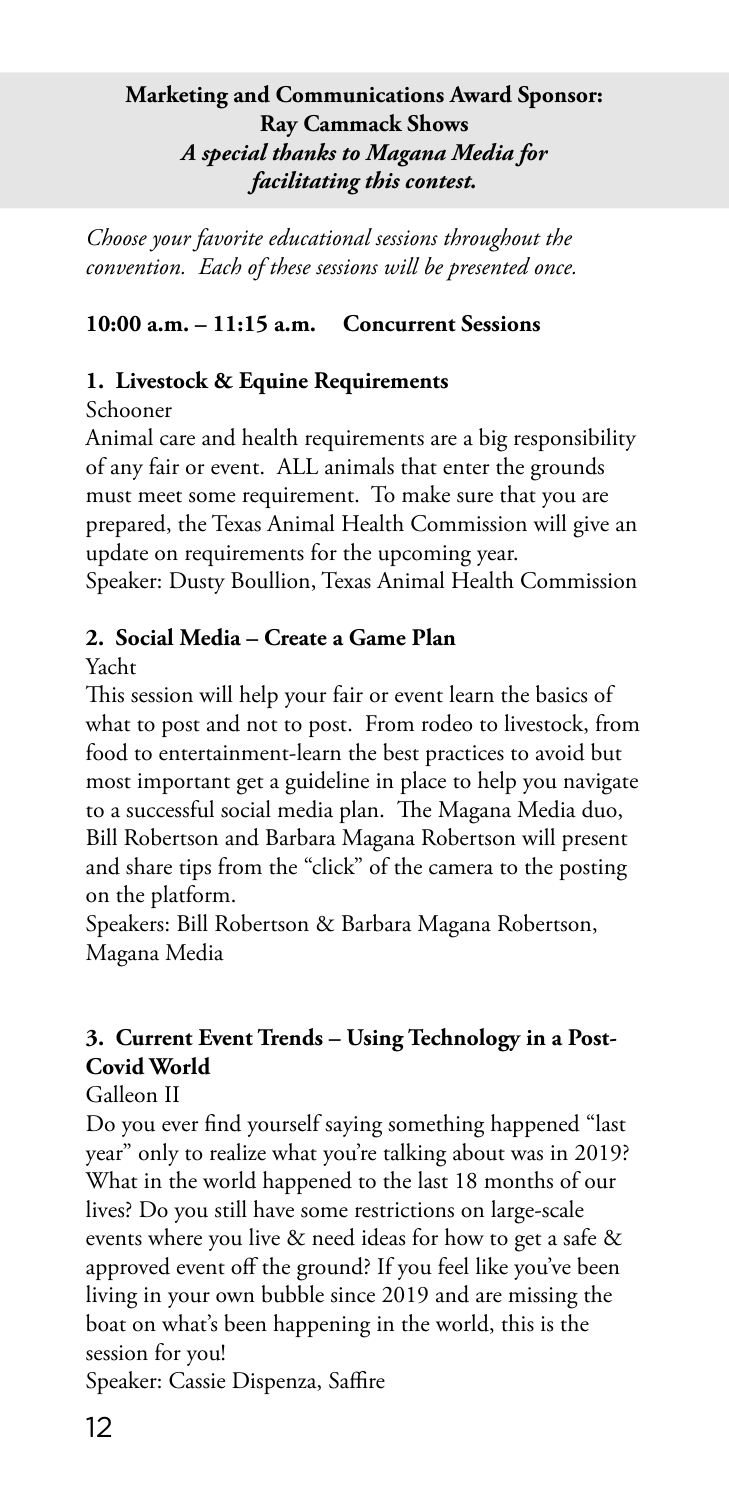#### **4. Event Security/Emergency Management**

Galleon I

The tragedy of realities like the Boston Marathon bombings, together with more common concerns like stage collapse or vehicular incidents, airshow crashes, crowd panic or control situations, shootings, and drug-related deaths at events and in cities of all sizes, serve as stark reminders of the need to plan and prepare for all the many incidents/ possibilities that can / may affect our events on a moment's notice. This important session will address what keeps us up at night and the steps that we can realistically take to address those concerns through planning and preparation, as well as onsite during an event.

Speaker: Rusty Fitzgerald, State Fair of Texas

#### **10:30 a.m. TAF&E Associate Member Meeting** Harbor

TAF&E Associate Members are invited to attend this meeting to elect leadership, hear updates and to provide input for the betterment of the of the convention and association.

#### **Concurrent Education Session Sponsors: Rodeo Austin Washington County Fair**

| 11:30 p.m.                                                                                      | Luncheon<br>Grand Ballroom                                                        |  |
|-------------------------------------------------------------------------------------------------|-----------------------------------------------------------------------------------|--|
| <b>Luncheon Sponsors:</b><br>Amarillo Tri-State Fair & Rodeo,<br>Houston Livestock Show & Rodeo |                                                                                   |  |
| $12:00 - 12:30$ p.m.                                                                            | <b>TAF&amp;E Professional Awards</b><br>and Hall of Fame Awards<br>Grand Ballroom |  |
| $12:30 - 1:30$ p.m.                                                                             | <b>Talent Showcases</b><br>Grand Ballroom                                         |  |

#### **Talent Showcase Sponsor: Heart of America Shows**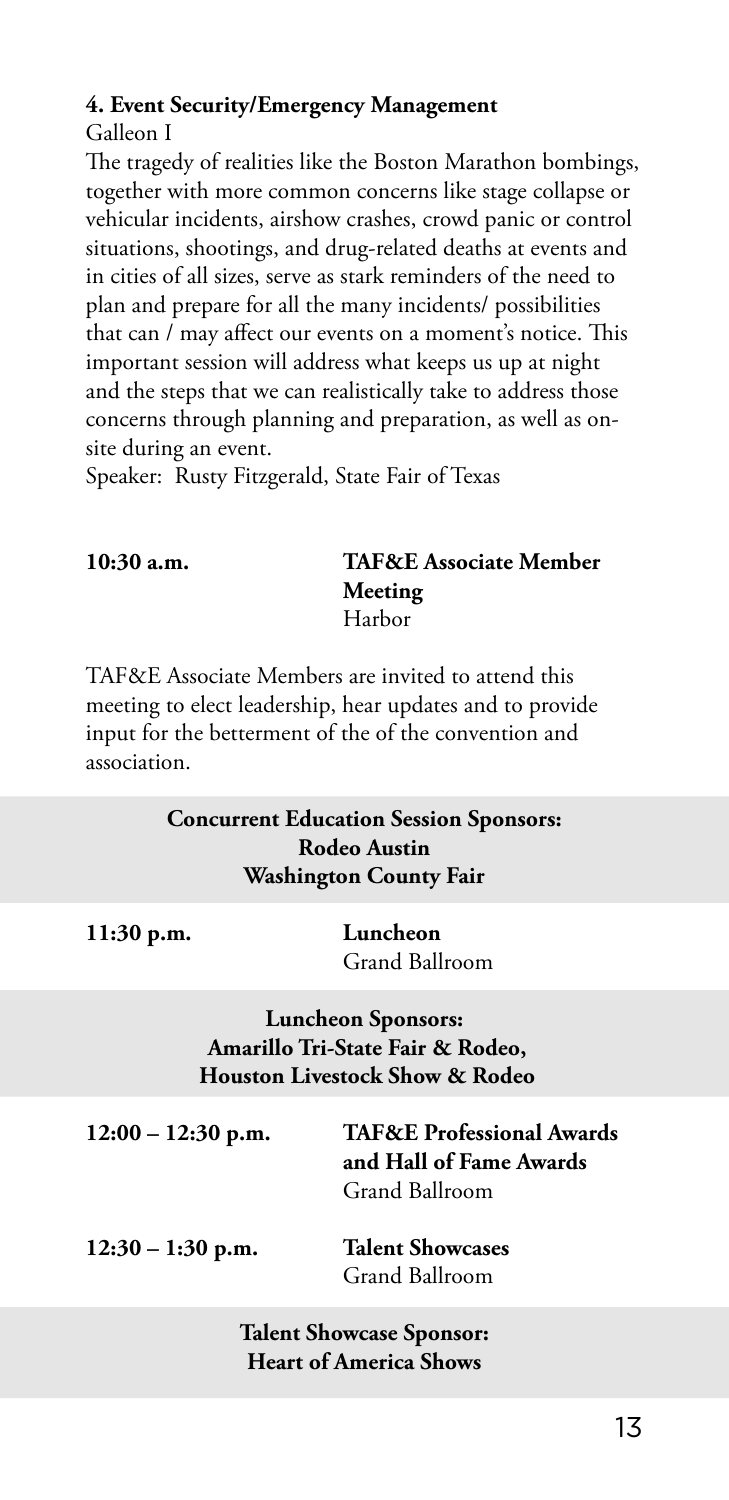#### **Talent Showcase Drawing Sponsors: Central Texas State Fair Central Texas State Fair Durbin Electric Keith & Lucinda Smith**

# **1:30 – 2:00 p.m. TAF&E Annual Meeting**

Grand Ballroom

Announcement of 2023-Convention Theme & Date TAF&E Nominations Committee Report Recognition of Outgoing TAF&E Board Members Recognition of Outgoing TAF&E President Announcement of Mr. & Ms. X Contest Winners Drawing of \$500 Presidents' Awards

#### **Mr. & Ms. X Contest Sponsor: Fort Bend County Fair**

#### **Presidents' Award Sponsor: Visit Granbury**

**2:00 p.m. Foundation Night Ticket Exchange**  Opens to All Attendees Information booth – 1st floor lobby

Present the dinner ticket from your registration packet to receive your Saturday dinner seating assignment (first come first served).

| 2:30-3:30 p.m. | <b>Concurrent Educational</b> |
|----------------|-------------------------------|
|                | <b>Sessions</b>               |

#### **1. Auction 2.0 The New Normal Process that Works** Galleon II

COVID, through necessity, caused all of us to rethink and reinvent the Junior Livestock Auction as we knew it. From table snacks to online sales, here's what worked in Washington County. Change, though often intimidating, can be good!

Speaker: Dean Fuchs, Washington County Fair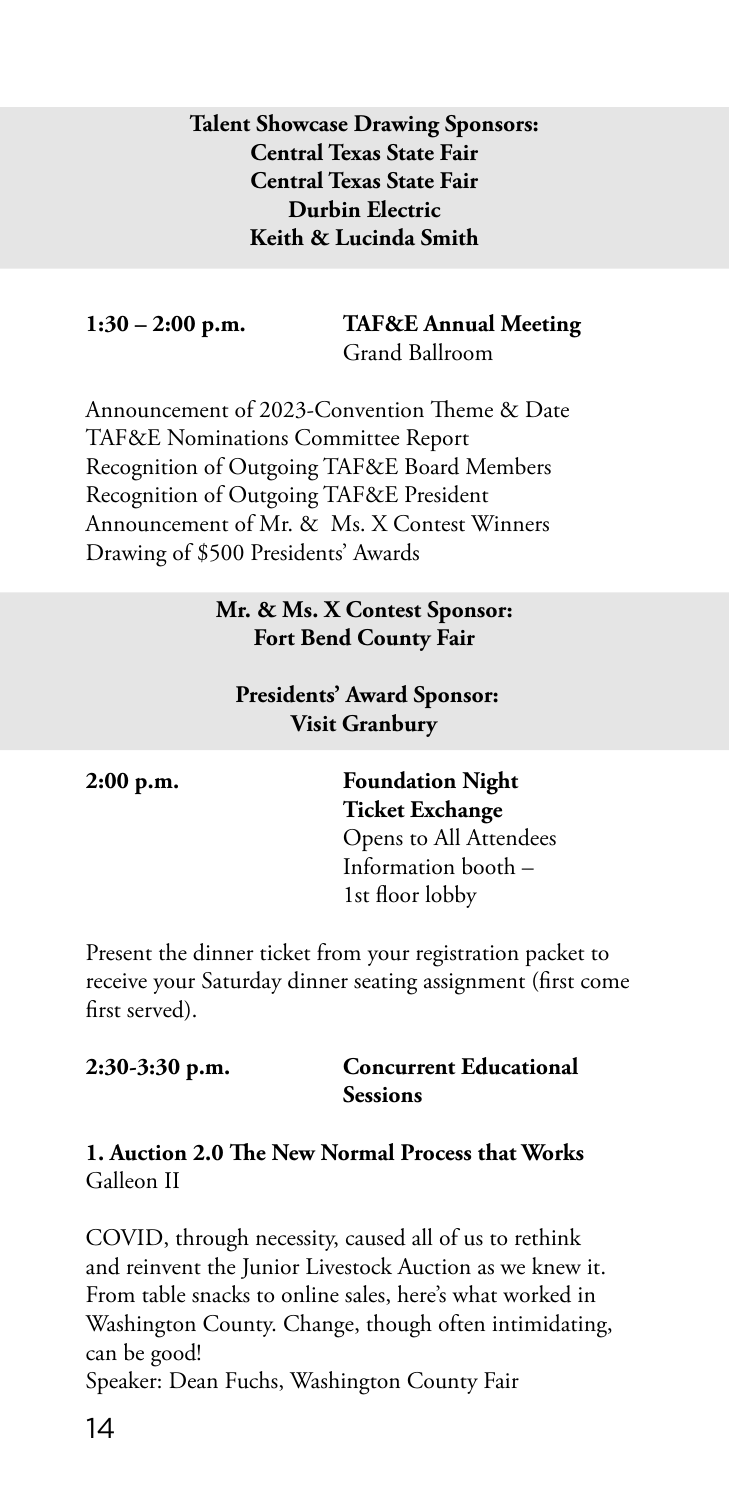#### **2. Supply Chain & Employee Issues**

Schooner

One of the largest issues facing events is the lack of staff and supplies. In this session one of our associate members will share his experiences and give some potential solutions to what appears to be a long-term issue. Speaker: Clint Barton, Fare Foods

#### **3. Insurance and Your Legal Risks**

#### Galleon I

In an industry with literally "many moving parts" being properly insured is essential for the protection of our events. Attend this session to learn more about legal risks and what needed protection is available.

Speaker: Bruce Smiley-Kaliff, Kaliff Insurance

#### **4. Sponsorships and Your Event**

Yacht

One of the necessities of an event is securing sponsorships. Although, asking for money is not always the easiest make these "asks" beneficial for both parties. Come hear from an industry expert who has been on both sides of the sponsorship equation.

Speaker: Amber Burda, Houston Livestock Show and Rodeo

#### **5. Assessing the Needs of Small & Medium Sized Fairs & Events**

#### Clipper

This session is being planned to bring together small and medium sized fairs & events to identify and discuss their most pressing issues/needs. Bring your list of issues and be prepared for plenty of discussion with other events to get some answers and share experiences.

Moderated by: Kim Quinney, Austin County Fair

| <b>Concurrent Education Session Sponsor:</b><br><b>Armstrong Shows</b> |                                                                    |
|------------------------------------------------------------------------|--------------------------------------------------------------------|
| $3:30 - 6:00$ p.m.                                                     | <b>Talley Amusements</b><br>Lounge Open<br>(Outside of Trade Show) |
| $3:30 - 5:30$ p.m.                                                     | <b>Trade Show Open</b>                                             |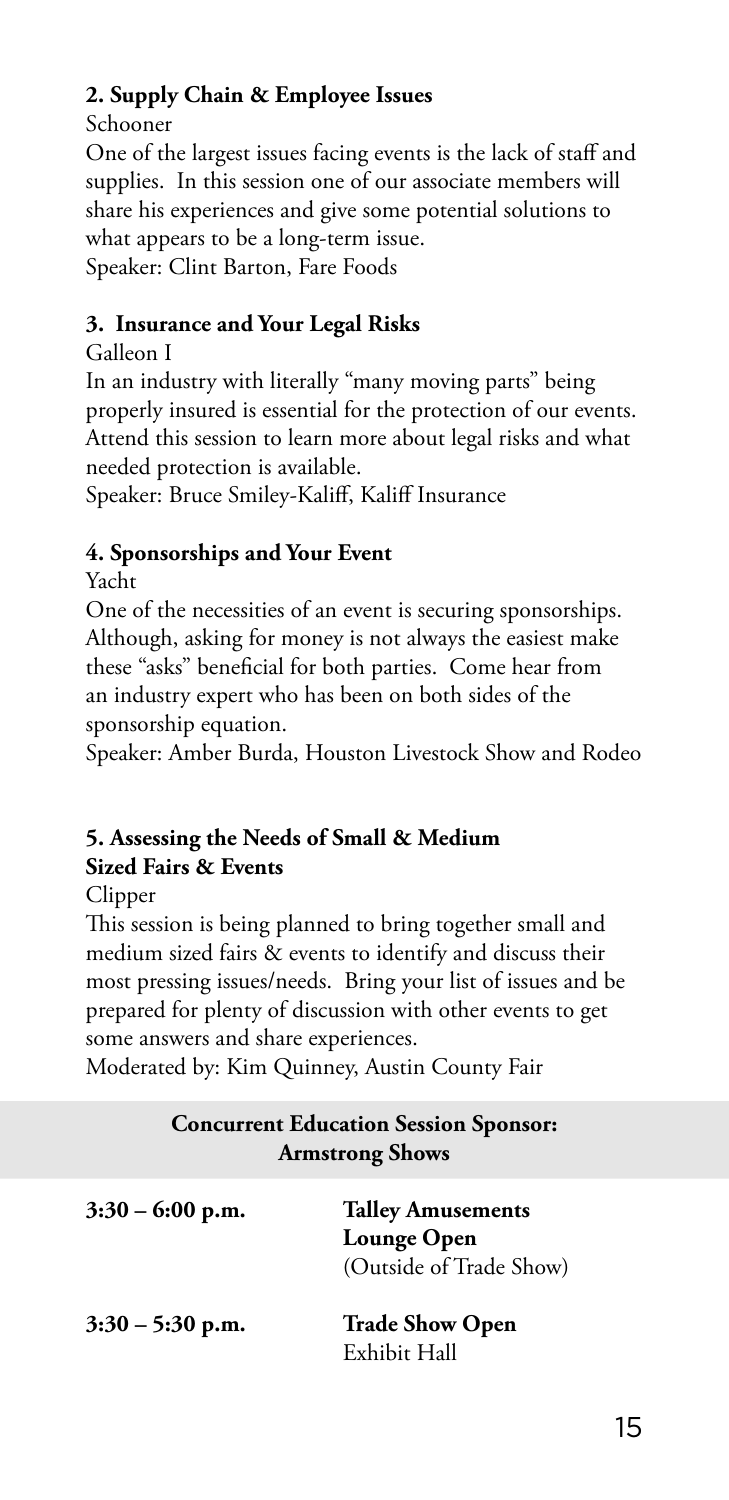**5:30 p.m. Silent Auction Closes & Check Out** Break Out Session Lobby

**6:30-7:00 p.m. Sponsors Reception** Grand Ballroom Pre-Function Area

#### **Sponsored by: Montgomery County Fai**r

**7:00 p.m. Foundation Night Reception**  Grand Ballroom

> **Foundation Reception Sponsor: Heart O' Texas Fair & Rodeo**

**7:30 p.m. Education Foundation Night Dinner & Dance** Grand Ballroom

*Dinner & Dance included in convention registration fee.*  Evening Entertainment: Shenandoah

> **Education Foundation Night Sponsor: Kaliff Insurance**

**10:30-11:30 p.m. TAF&E "After Party"**

Stay for an extended opportunity to dance and fellowship following the Foundation Dinner, entertainer, and calcutta.

> **Sponsored by: Wagner's Carnival**

#### **SUNDAY, JANUARY 9**

**10:00 a.m. TAF&E Board of Directors Meeting** Spinnaker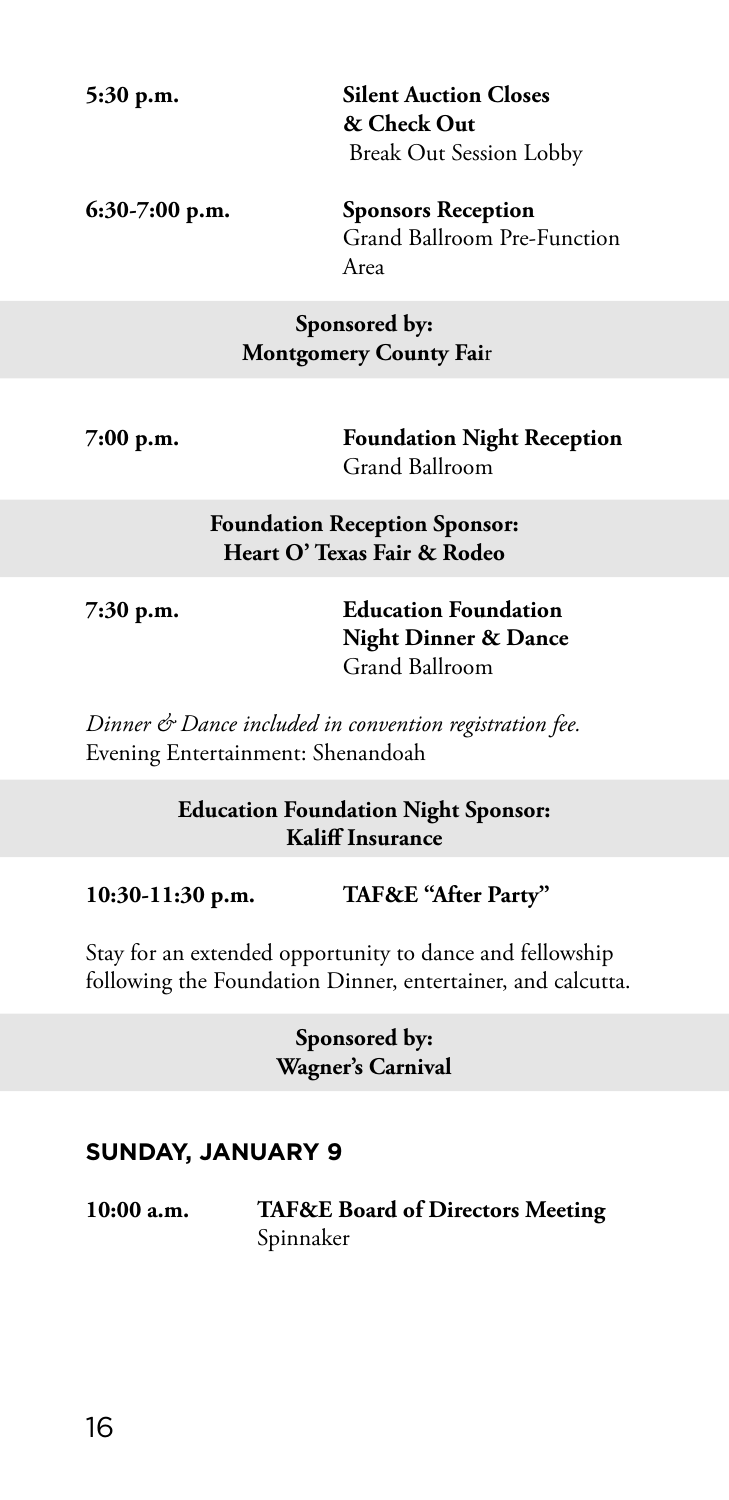

# **Mark Your Calendar for 2023:**

# **January 6-8, 2023**

# **Galveston Island Convention Center Galveston, Texas**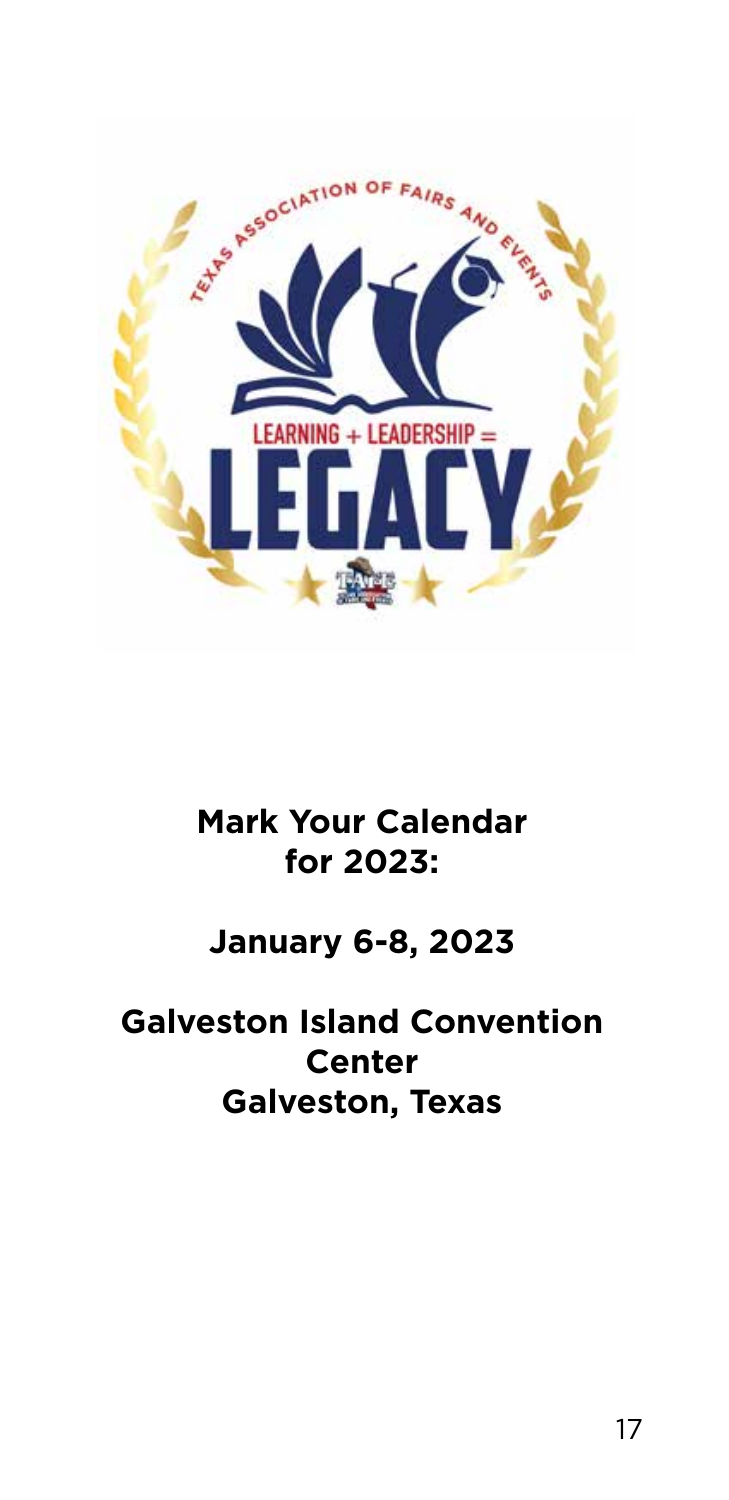# **Galveston Island Convention Center**



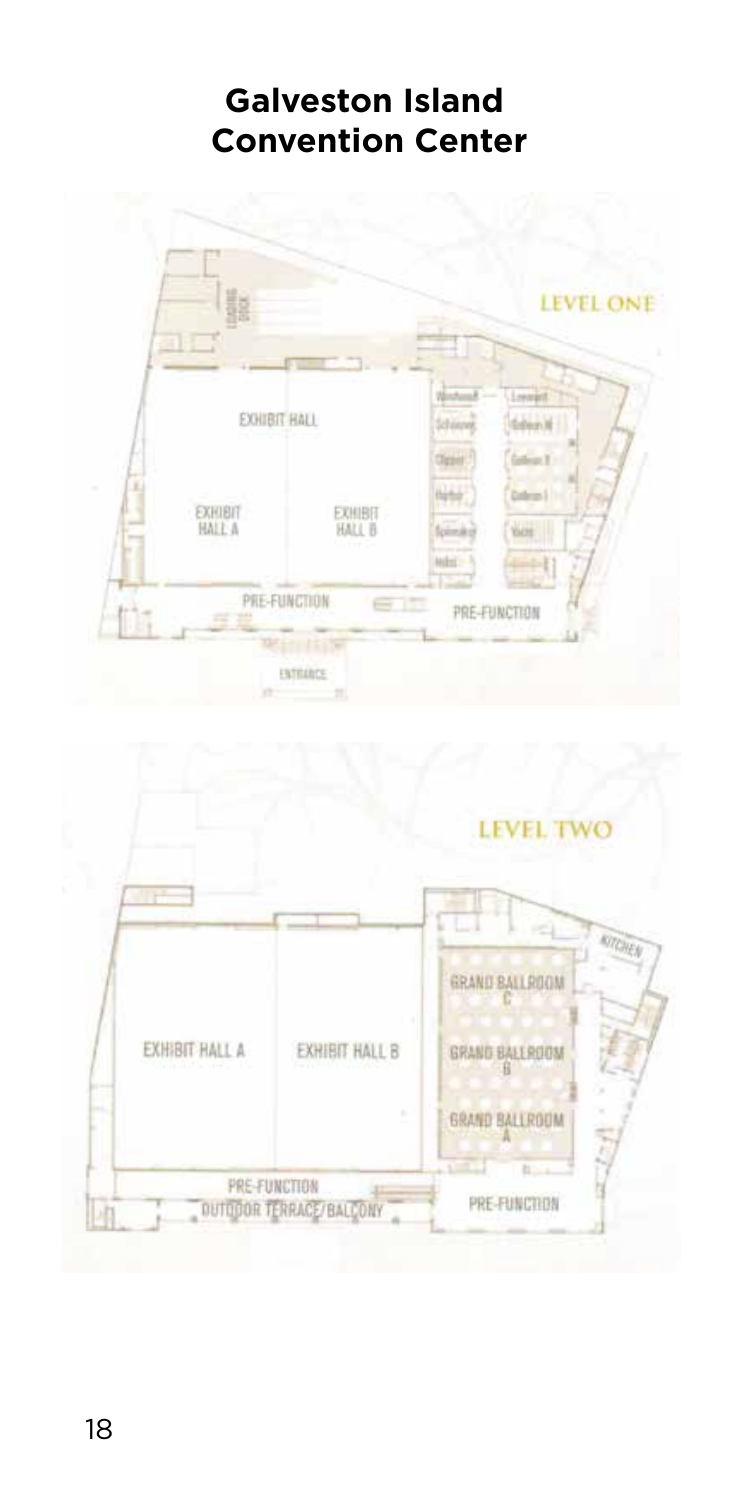

# **Tradeshow Map**

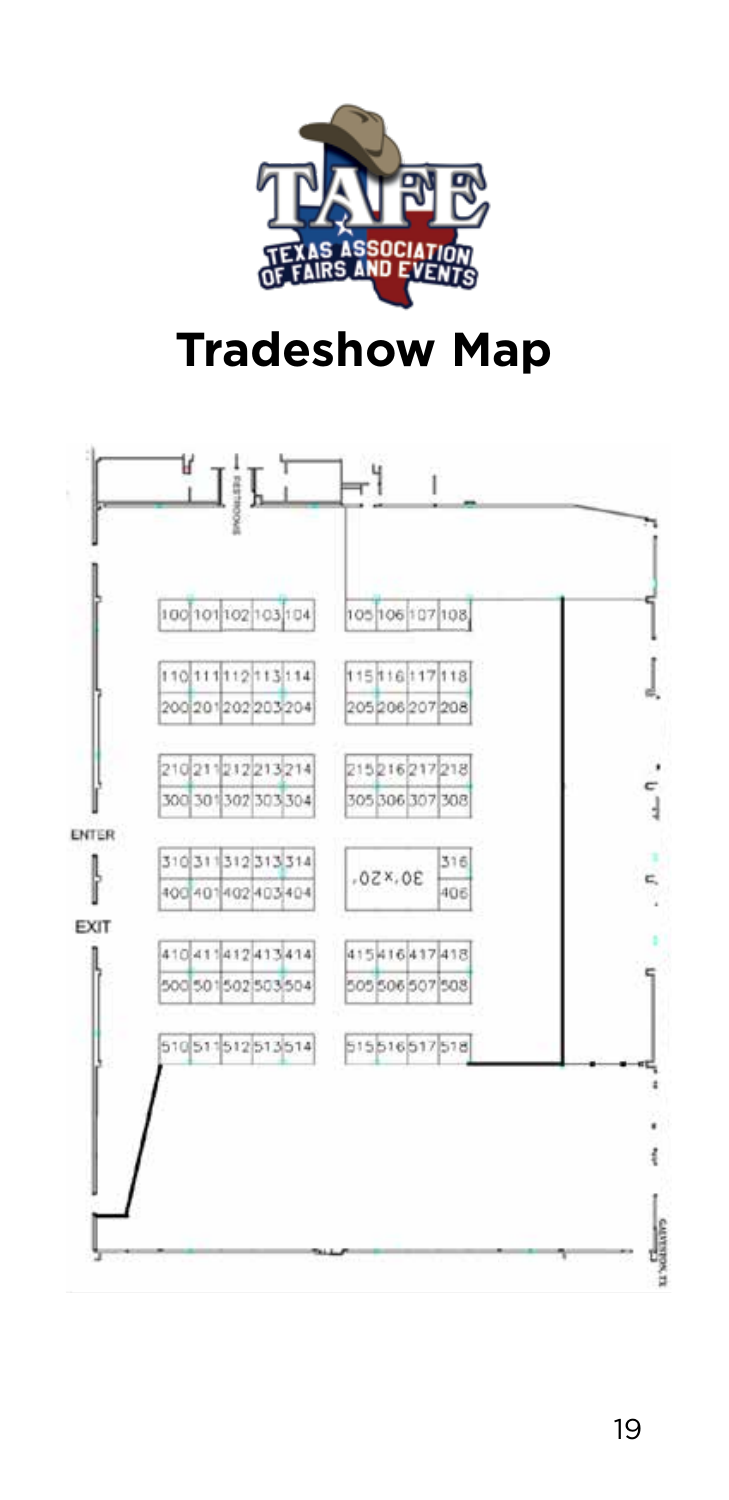#### **TRADE SHOW EXHIBITORS**

A Clean Portoco #117 Artists & Attractions #303-304, 313-314 Atomic Music Group #115 Bleacher Rentals #116 Bryan Jackson Stunt Shows #502 Cattle in Motion #105 Circle S Parties & Events #518 Cirque Du Kidtastic #505 Cody Wayne Music #404 Comedy & Juggling and Stuff #515 Communications Direct, Inc. #503 Crabtree Amusements #312 DFEST #415 D'Vaude Entertainment #402 ETIX #100 Fare Foods Corp. #217 Fusion Entertainment #208 Good Karma K9Z #205 Grant Entertainment #215 Great American Entertainment Co. #410 Haas & Wilkerson Insurance #403 Hayden Baker Music #212 Hometown Ticketing #417 Honey Bucket Portable Sanitation #507 HorseHead Records #504 Hypnotist Tina Marie #310 Irresponsibly Drawn #506 J. International Management & Robocars Entertainment #413-414 Kaliff Insurance #200 Ken-Ran Productions #101 Lagniappe Productions #201 Lanky's Corner #516 Leapfrog Entertainment #500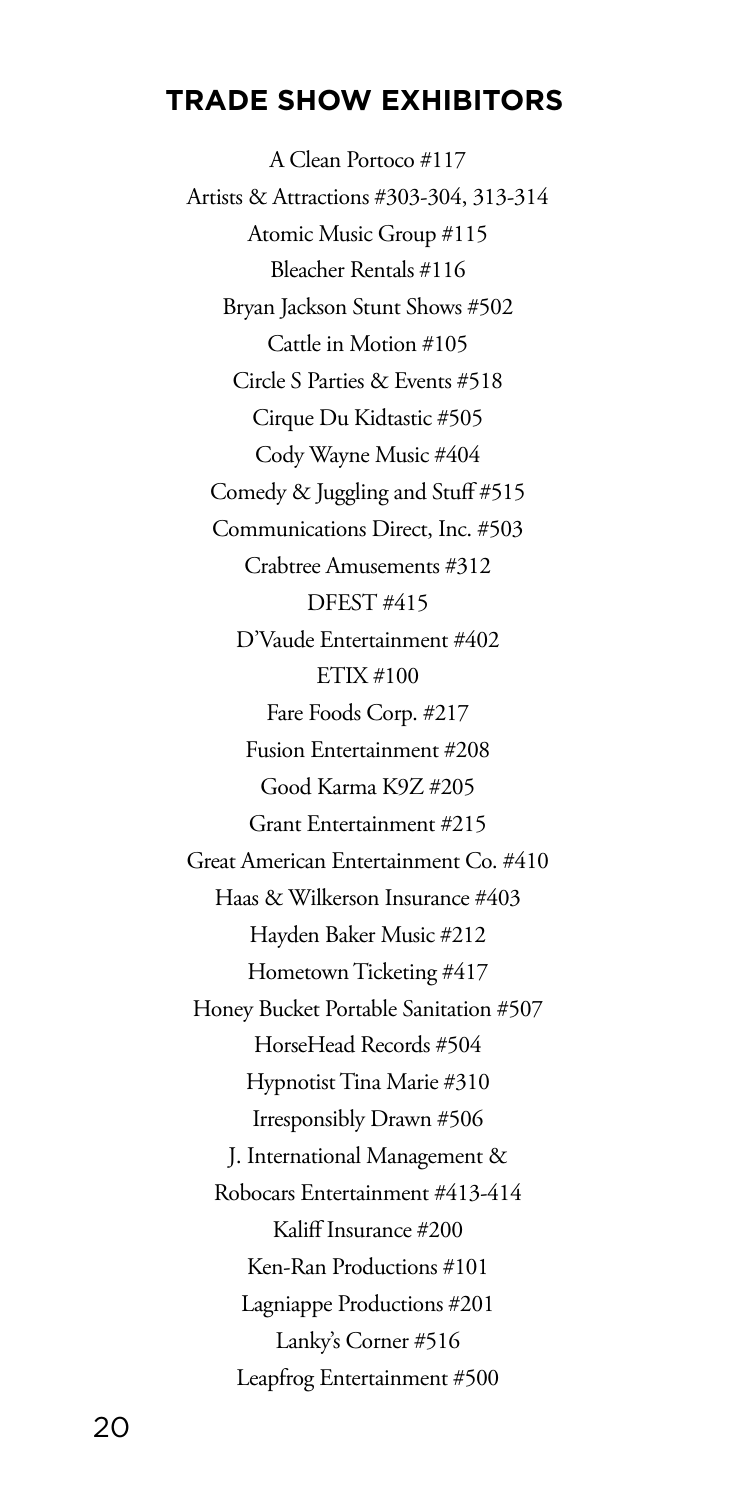Linda Brown & Associates #311 McGowan Allied Specialty Insurance #216 Music for Fairs #107 Music Legends Live #113 NASA Searchlight Company #411-412 Noah's Way Exotics #213 Paul Bunyan Lumberjack Show #118 Priefert Complex Designs #308 Red 11 Music #218 Ride Hard Entertainment #307 Robert Smith Presents, LLC #306 Rorring Entertainmant, LLC #316,406 Saffire #305 Shawnee LED & Signs #302 ShenaniGuns Comedy Shows, Inc. #300-301 Something More Media #104 Superior Trophies & Buckles #110 Swifty Swine #214 Talley Amusements #501 TC Long Productions #510-514 Texan Petting Zoo #114 Texas Event Management Institute (TEMI) #416 Texas Sounds Entertainment Agency #400-401 The Birdman #508 The Dynamite Dames #106 The Strong Man #103 Thomas Carnival #517 Unique Images #102 Variety Attractions, Inc. #207 Ventriloquist Phil Nichols #112 Virtual Ticket Solutions #206 Vortex Weather Insurance #418 Wagner's Carnival #210-211 WOW Attractions: 202-204 Yuck Game Show #111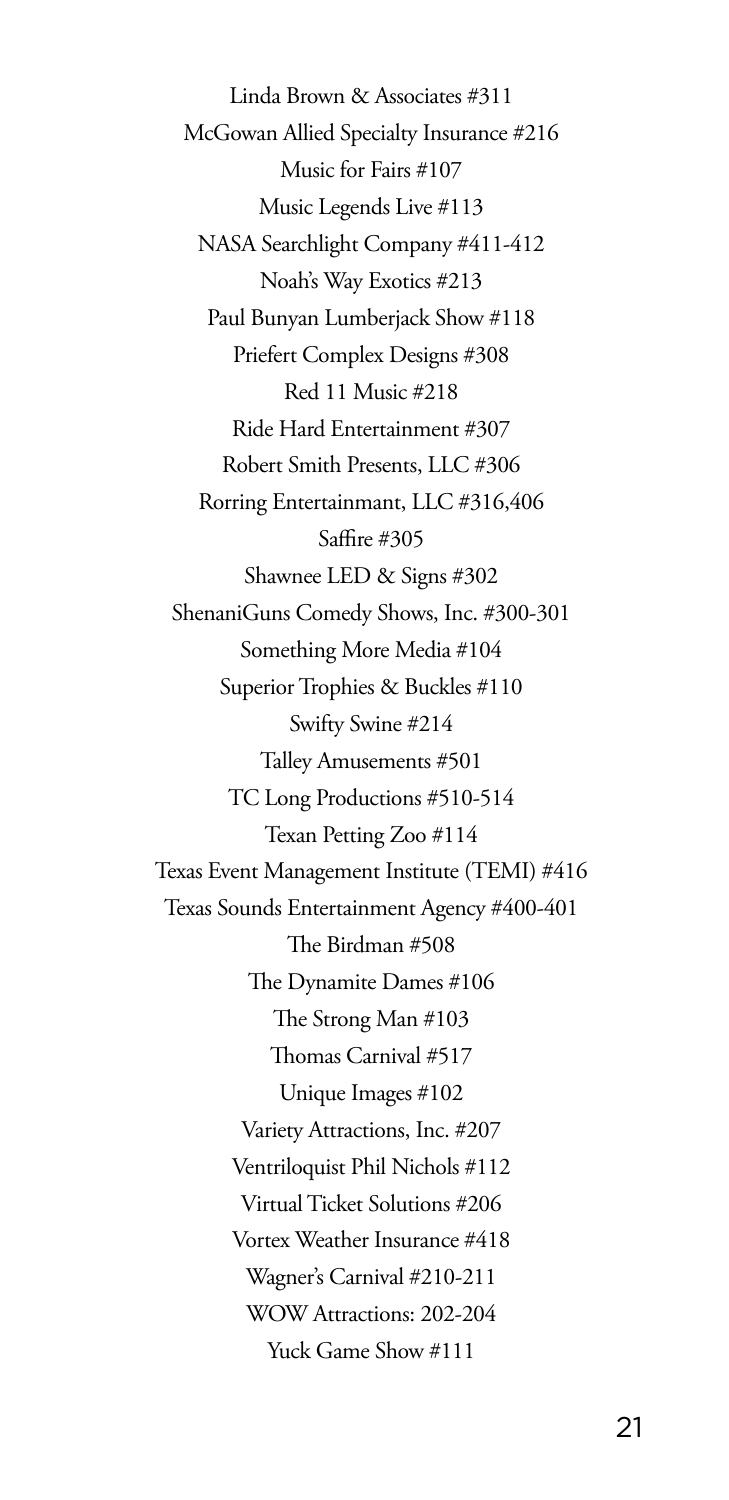# SPECIAL THANKS TO OUR TEXAS ASSOCIATION OF FAIRS & EVENTS CONVENTION SPONSORS

















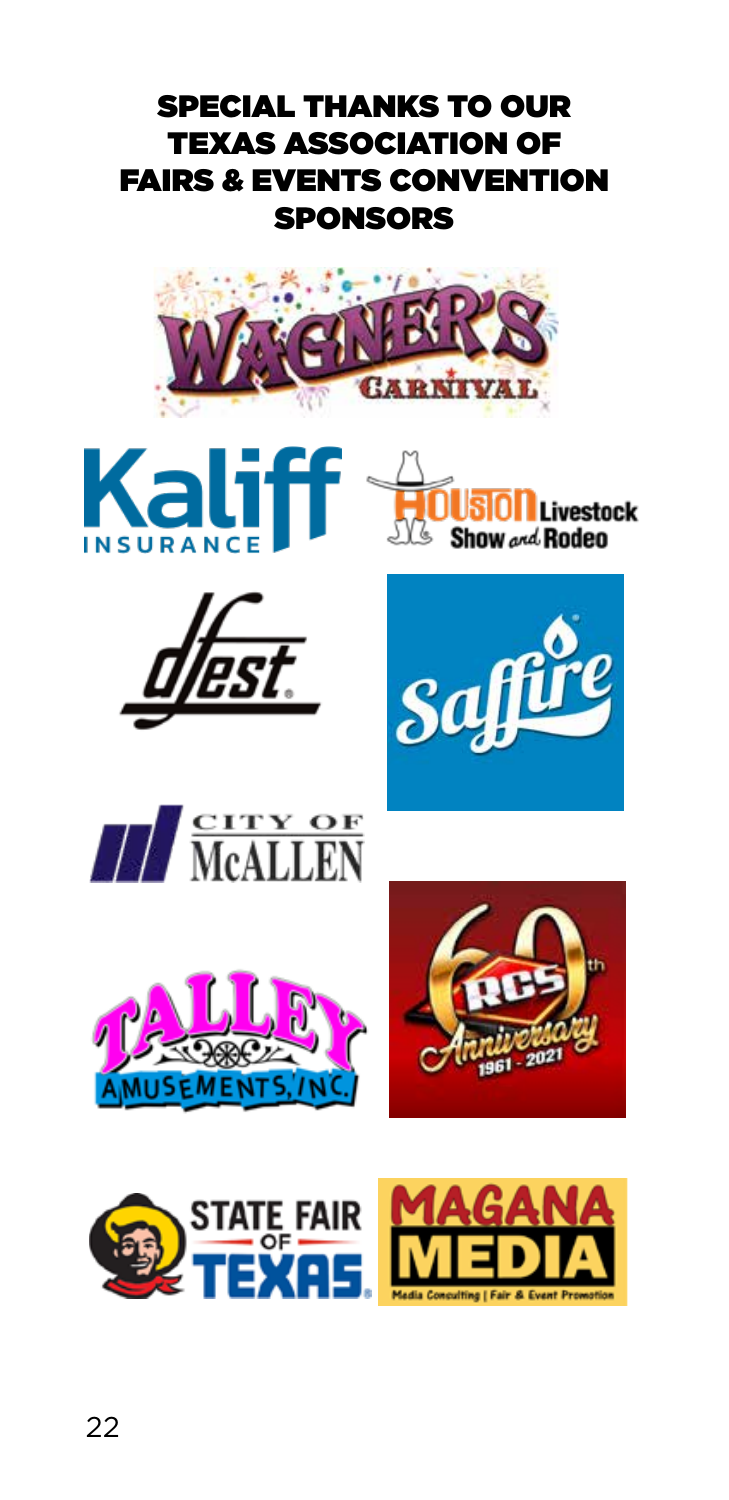#### SPONSORS:

Amarillo Tri-State Fair Armstrong Shows Crabtree Amusements Fort Bend County Fair Fusion Talent Group Heart O' Texas Fair & Rodeo Heart of America Shows Montgomery County Fair North Texas Fair & Rodeo Rio Grande Livestock Show & Rodeo Rodeo Austin San Antonio Livestock Show & Rodeo Titus County Fair Visit Granbury Washington County Fair Westmoreland Concessions

## DOOR PRIZE SPONSORS:

Central Texas State Fair Durbin Electric Fayette County Fair Louis & Joan Katz Keith & Lucinda Smith Walker County Fair